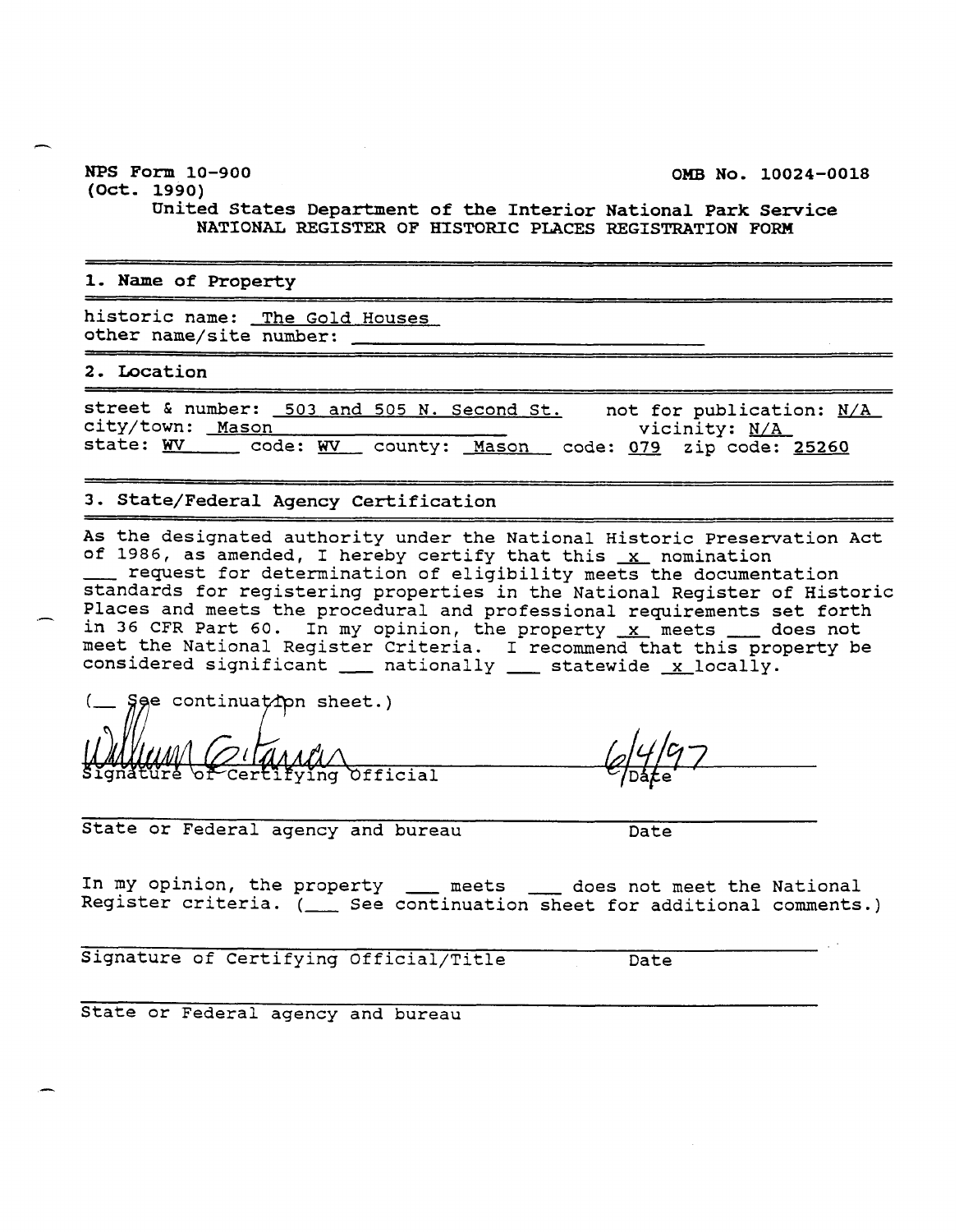Gold Houses Name of Property Mason County, **WV**  County/State

# 4. National Park Service Certification<br>
I, hereby certify that this property is<br>
- entered in the National Register<br>
- See continuation sheet.<br>
- determined eligible for the **4.** National Park Service Certification I, hereby certify that this property is: The mode of the Date Signature of Keeper of Action - See continuation sheet. See continuation sheet.<br>
determined eligible for the National Register determined not eligible for the National Register removed from the National Register other (explain) :

**5.** Classification

Ownership of Property: Category of Property (Check as many boxes as apply) **x** private heck as many boxe<br><u>x</u> private<br>-- public-State<br>-- public-State <u>x</u> private<br>\_ public-local<br>\_ public-Federal \_\_ public-State<br>\_\_ public-Federal (Check only one box)<br>X building(s) (Check only o<br><u>X</u> building(s<br>- district<br>- site X\_ build:<br>\_\_ distr:<br>\_\_ site<br>\_\_ struct X\_ building(s)<br>\_\_ district<br>\_\_ site<br>\_\_ structure<br>object \_\_ district<br>\_\_ site<br>\_\_ structul<br>\_\_ object Number of Resources within Property (Do not include previously listed resources in the count.) Contributing Noncontributing **4 0** buildings<br>0 buildings<br>sites 0 sites  $\begin{array}{c}\n 0 \ \hline\n 0 \ \hline\n 0 \end{array}$  structures<br>  $\begin{array}{c}\n 0 \ \hline\n 0 \end{array}$  objects 0 0 objects **4** 0 TOTAL

Name of related multiple property listing (Enter "N/A" if property is not part of a multiple property listing.) *N/A* 

Number of contributing resources previously listed in the National Register 0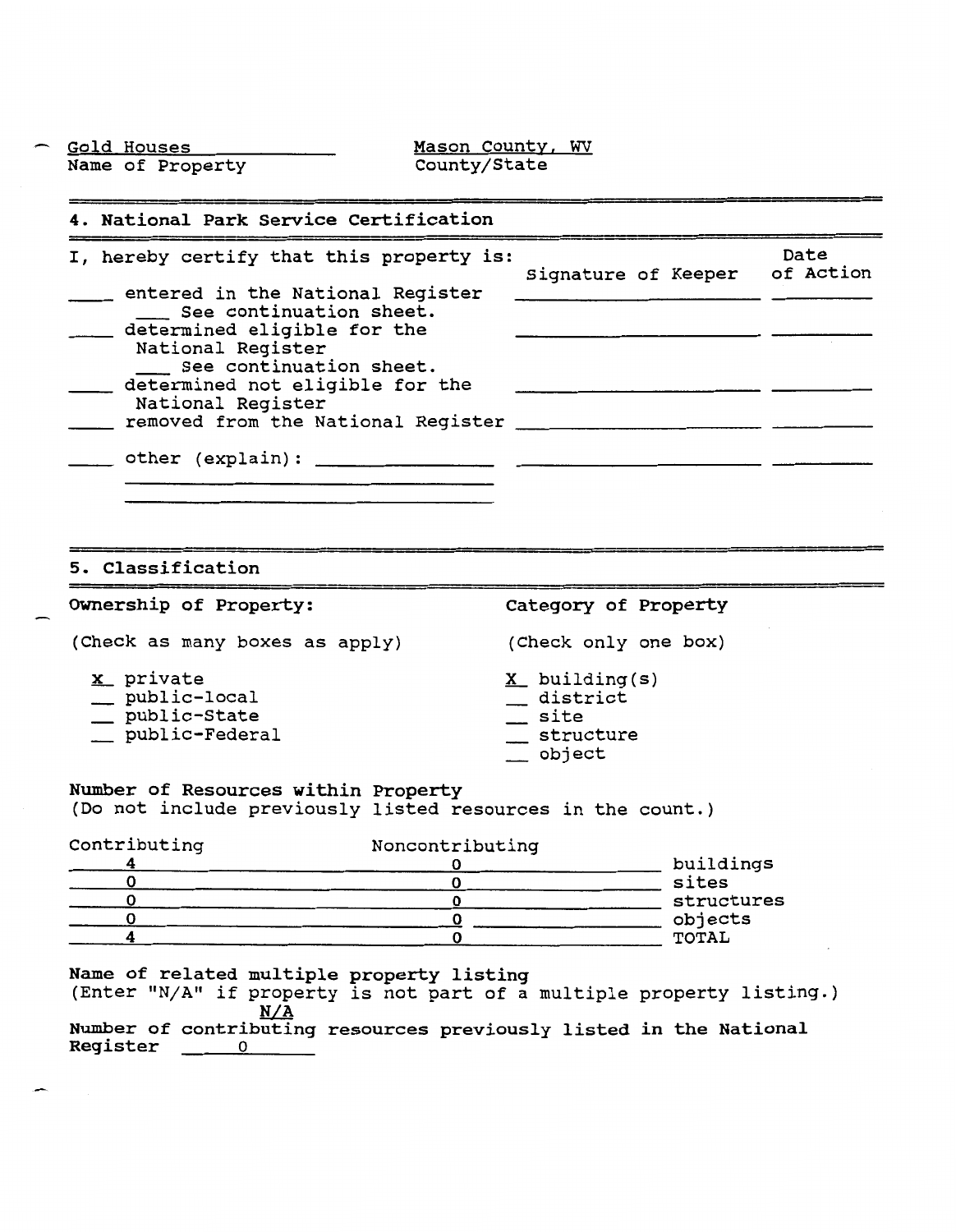| Gold Houses<br>Name of Property                                                                                                                                                                                                                                                         | Mason County, WV<br>County/State                                                               |  |  |
|-----------------------------------------------------------------------------------------------------------------------------------------------------------------------------------------------------------------------------------------------------------------------------------------|------------------------------------------------------------------------------------------------|--|--|
| 6. Function or Use                                                                                                                                                                                                                                                                      |                                                                                                |  |  |
| Historic Functions                                                                                                                                                                                                                                                                      | Current Functions<br>(Enter categories from instructions) (Enter categories from instructions) |  |  |
| Domestic - single dwelling                                                                                                                                                                                                                                                              | Domestic - single dwelling                                                                     |  |  |
| 7. Description                                                                                                                                                                                                                                                                          |                                                                                                |  |  |
| Architectural Classification:                                                                                                                                                                                                                                                           | Materials<br>(Enter categories from instructions) (Enter categories from instructions)         |  |  |
| Late Victorian - Queen Anne Foursquare                                                                                                                                                                                                                                                  | Foundation Stone<br>Wood Frame<br>Walls<br>Asphalt Shingle<br>Roof<br>Slate                    |  |  |
|                                                                                                                                                                                                                                                                                         | Other                                                                                          |  |  |
| Narrative Description<br>(Describe the historic and current condition of the property on one or<br>more continuation sheets.)                                                                                                                                                           |                                                                                                |  |  |
| 8. Statement of Significance                                                                                                                                                                                                                                                            |                                                                                                |  |  |
| Applicable National Register Criteria<br>(Mark "X" in one or more boxes for the criteria qualifying the property<br>for National Register listing.)                                                                                                                                     |                                                                                                |  |  |
| A Property is associated with events that have made a significant<br>contribution to the broad patterns of our history.                                                                                                                                                                 |                                                                                                |  |  |
| X B Property is associated with the lives of persons significant in our<br>past.                                                                                                                                                                                                        |                                                                                                |  |  |
| x C Property embodies the distinctive characteristics of a type, period,<br>or method of construction or represents the work of a master, or<br>possesses high artistic values, or represents a significant and<br>distinguishable entity whose components lack individual distinction. |                                                                                                |  |  |
| D Property has yielded, or is likely to yield, information important<br>in prehistory or history.                                                                                                                                                                                       |                                                                                                |  |  |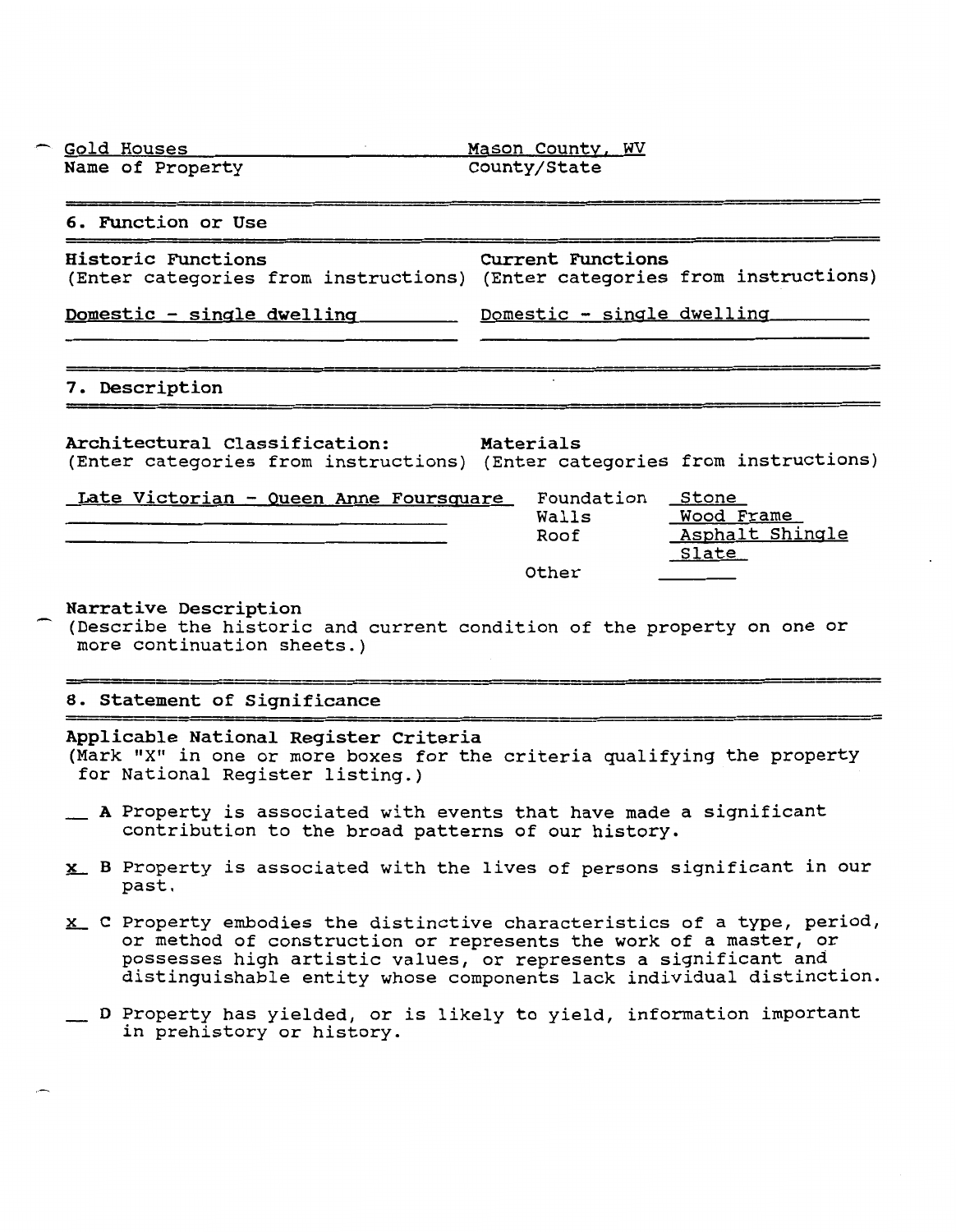| <b>Gold Houses</b><br>Name of Property                                                            | Mason County, WV<br>County/State                                       |
|---------------------------------------------------------------------------------------------------|------------------------------------------------------------------------|
| Criteria Considerations<br>(Mark "X" in all the boxes that apply.)                                |                                                                        |
| Property is:                                                                                      | A owned by a religious institution or used for religious purposes.     |
| _ B removed from its original location.                                                           |                                                                        |
| __ C a birthplace or grave.                                                                       |                                                                        |
| __ D a cemetery.                                                                                  |                                                                        |
|                                                                                                   | _ E a reconstructed building, object, or structure.                    |
| _ F a commemorative property.                                                                     |                                                                        |
| 50 years.                                                                                         | _ G less than 50 years of age or achieved significance within the past |
| Areas of Significance<br>(Enter categories from instructions)<br>Architecture<br>Commerce - Fruit |                                                                        |
| Period of Significance<br>1908-1928                                                               |                                                                        |
| Significant Dates<br>1908                                                                         |                                                                        |
| Significant Person<br>(Complete if Criterion B is marked above)<br>Gold, A. Fremont               |                                                                        |

Gold. W. Alfred

Cultural Affiliation  $N/A$ 

Architect/Builder  $N/A$ 

Narrative Statement of Significance Explain the significance of the property on one or more continuation sheets. )

 $\bar{z}$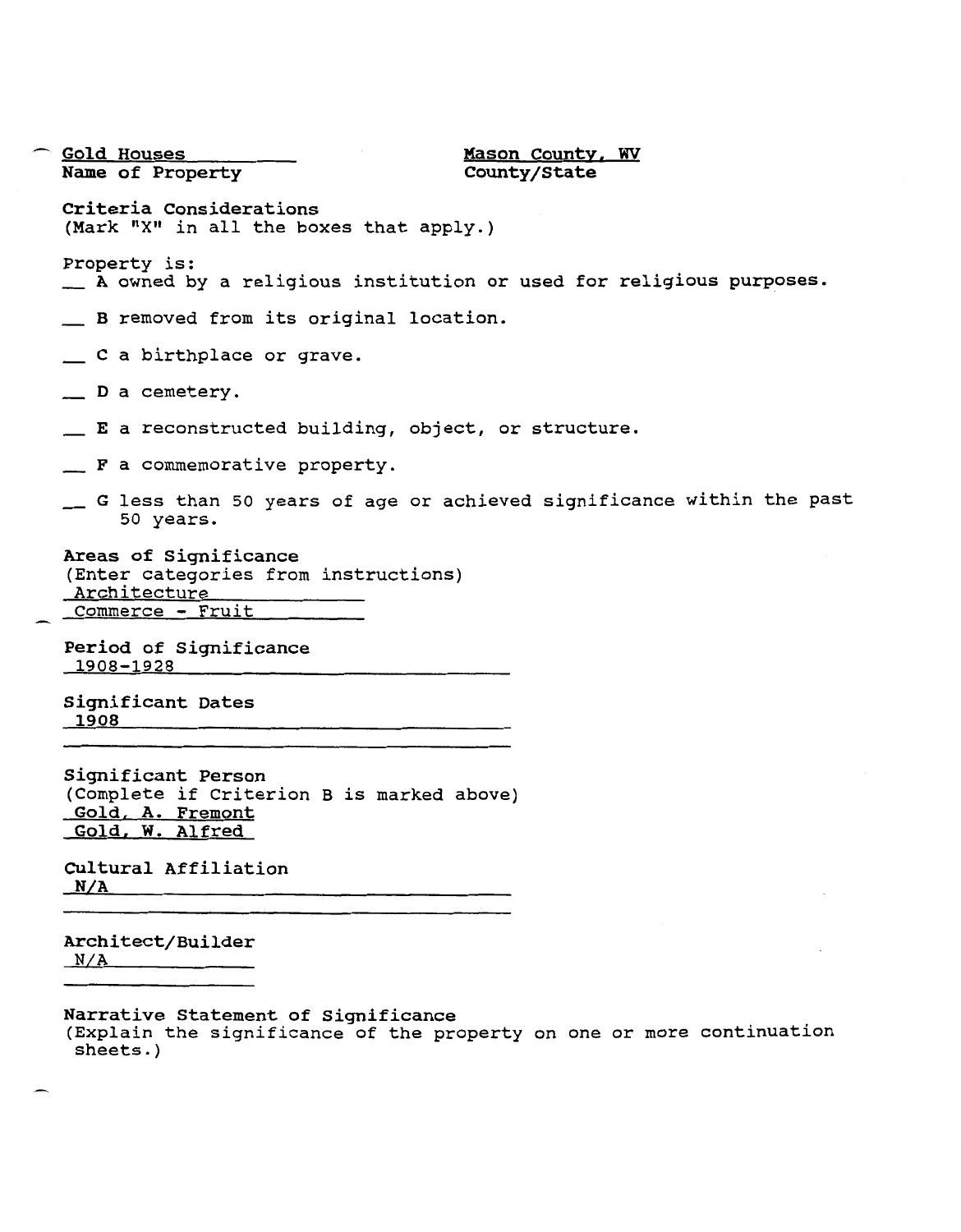Gold Houses<br>Name of Property

Mason County, **WV**  County/State

## 9. Major Bibliographical References

Bibliography (Cite the books, articles, and other sources used in preparing this form on one or more continuation sheets.)

Previous documentation on file (NPS):

- preliminary determination of individual listing (36 CFR 67) has been requested.
- previously listed in the National Register
- $-$  previously determined eligible by the National Register
- designated a National Historic Landmark
- recorded by Historic American Buildings Survey #

- recorded by Historic American Engineering Record #

Primary location of additional data:

- X State Historic Preservation Office
- Other State agency<br>- Federal agency - Other State agency<br>- Federal agency<br>- Local government<br>- University
	-
	-
	- \_ University
	- Other

Name Repository:

10. Geographical Data

Acreage of Property: Approximately one acre

**UTM** References (Place additional UTM references on a continuation sheet.)

Pomeroy, OH USGS Quadrangle Map

|                   |                          | meroy, OH USGS Quadrangle N |  |
|-------------------|--------------------------|-----------------------------|--|
| <u>17</u><br>Zone | <u>411325</u><br>Easting | 4319810<br>Northing         |  |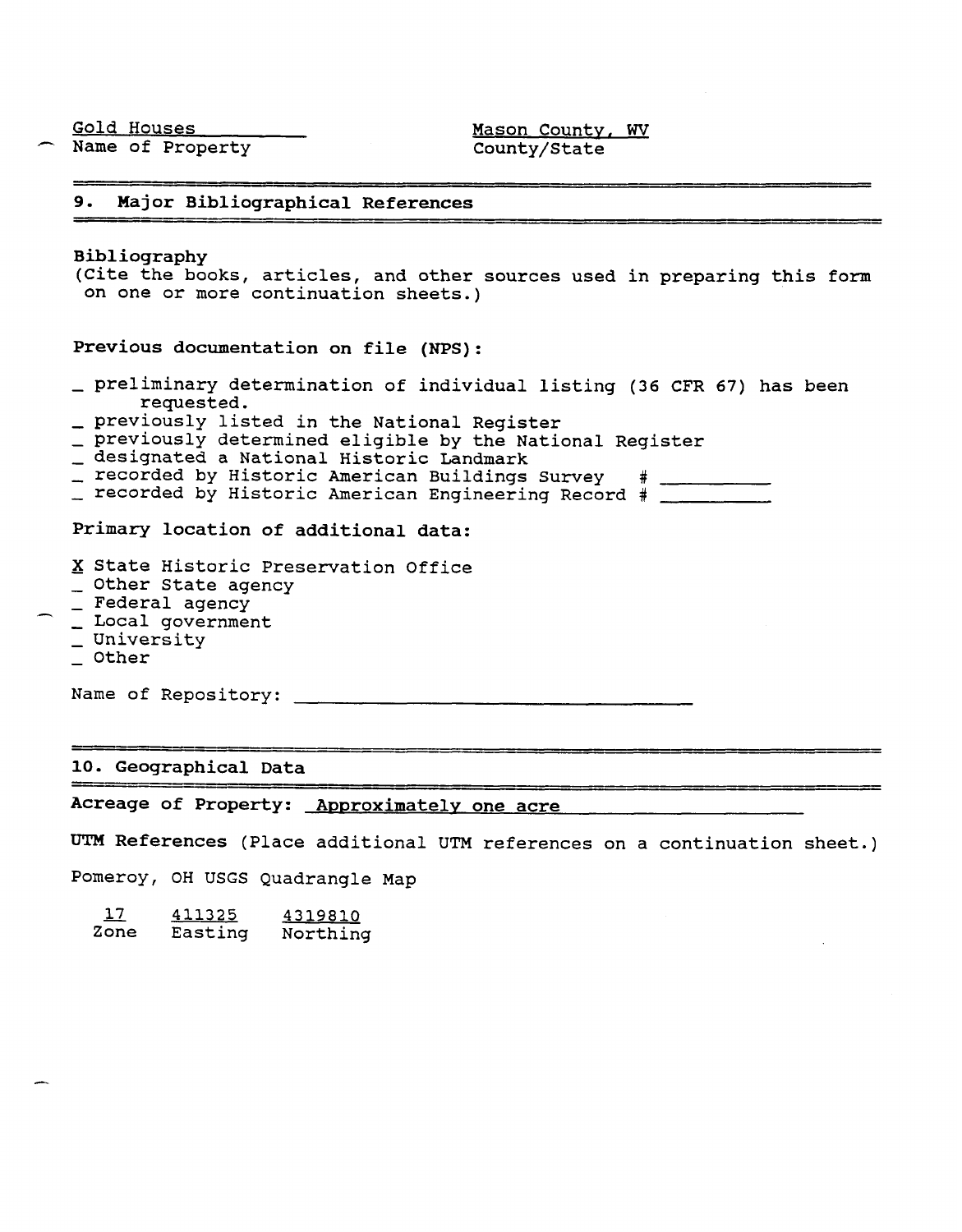**Gold Houses** - **Name of Property** 

**Mason Countv. WV County/State** 

**Verbal Boundary Description (Describe the boundaries of the property on a continuation sheet.)** 

**Boundary Justification (Explain why the boundaries were selected on a continuation sheet.)** 

**11- Form Prepared By** 

Name/Title: Susan M. Pierce, Deputy State Historic Preservation Officer **for Resource Protection** 

**Organization: WV State Historic Preservation Office Date: May, 1997** 

Street & Number: 1900 Kanawha Blvd., East Telephone: (304) 558-0220x158

City or Town: Charleston State: WV ZIP: 25305-0300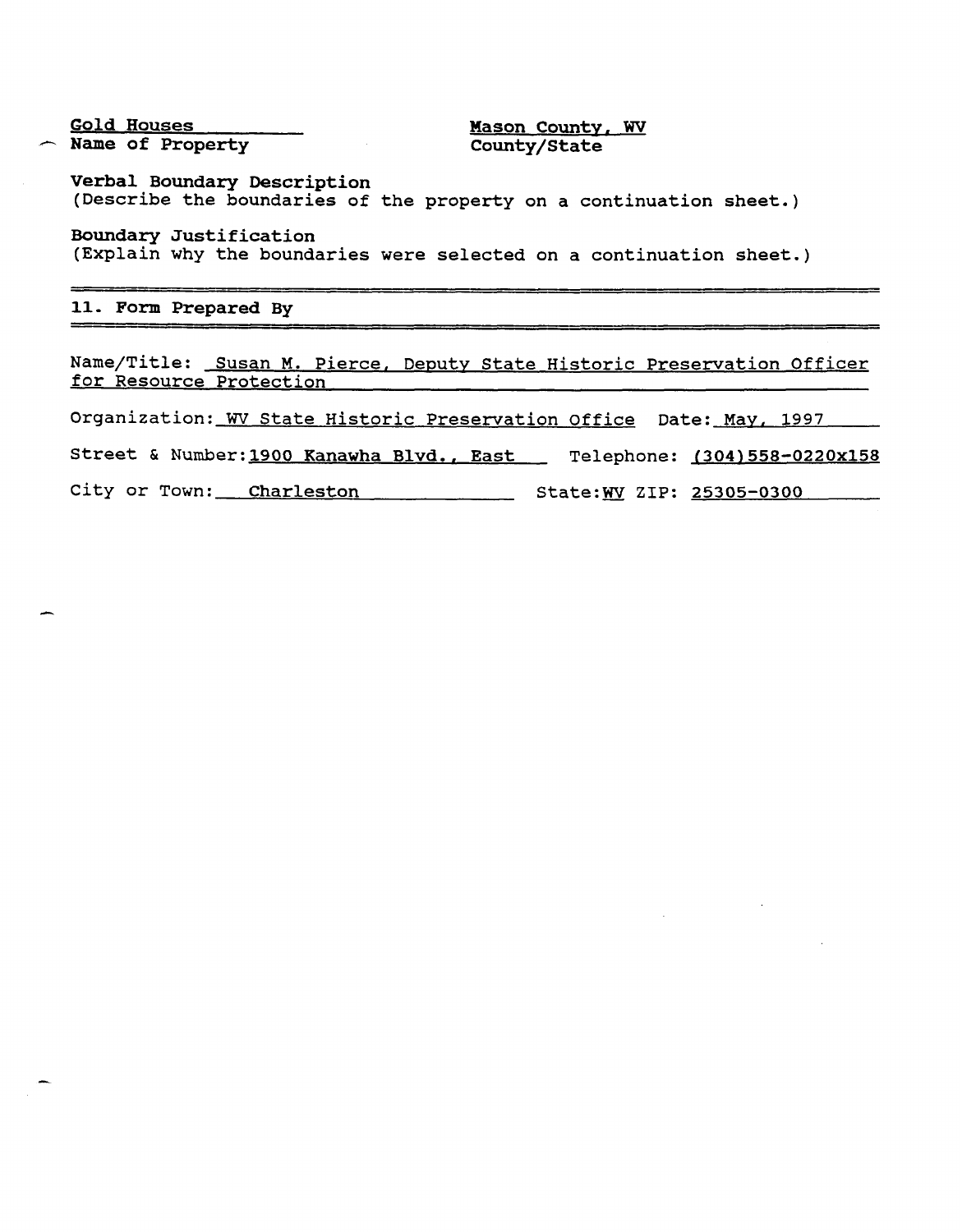Gold Brothers' Homes Name of Property

**Mason County. WV County** and **State** 

| <u>Gold Brothers' Homes</u>                                 | Mason County, WV |  |
|-------------------------------------------------------------|------------------|--|
| Name of Property                                            | County and State |  |
|                                                             |                  |  |
| Property Owner                                              |                  |  |
| (Complete this item at the request of SHPO or FPO.)         |                  |  |
| Name: __ Kathi and Ben Polis_                               |                  |  |
|                                                             |                  |  |
| City or Town: Mason __________ State: WV ___ Zip: _25260 __ |                  |  |
| Name: Rocky and Sabra Pearson                               |                  |  |
| Street & Number: 505 N. Second Street ____ Telephone: _____ |                  |  |
| City or Town: Mason State: WV Zip: 25260                    |                  |  |

**Paperwork Reduction Act** Statement: This information is being collected for applications to the National Register of Historic Places to nominate properties for listing or determine eligibility for listing, to list properties, and to amend existing listings. Response to this request is required to obtain a benefit in accordance with the National Historic Preservation Act, as amended (16 U.S.C. 470 et seq.).

**Estimated Burden Statement:** Public reporting burden for this form is estimated to average 18.1 hours per response including time for reviewing instructions, gathering and maintaining data, and completing and reviewing the form. Direct comments regarding this burden estimate or any aspect of this form to the Chief Administrative Services Division, National Park Service, P.O. Box 37127, Washington, DC 20013-7127; and the Office of Management and Budget, Paperwork Reductions projects (1024-0018), Washington, DC 20503.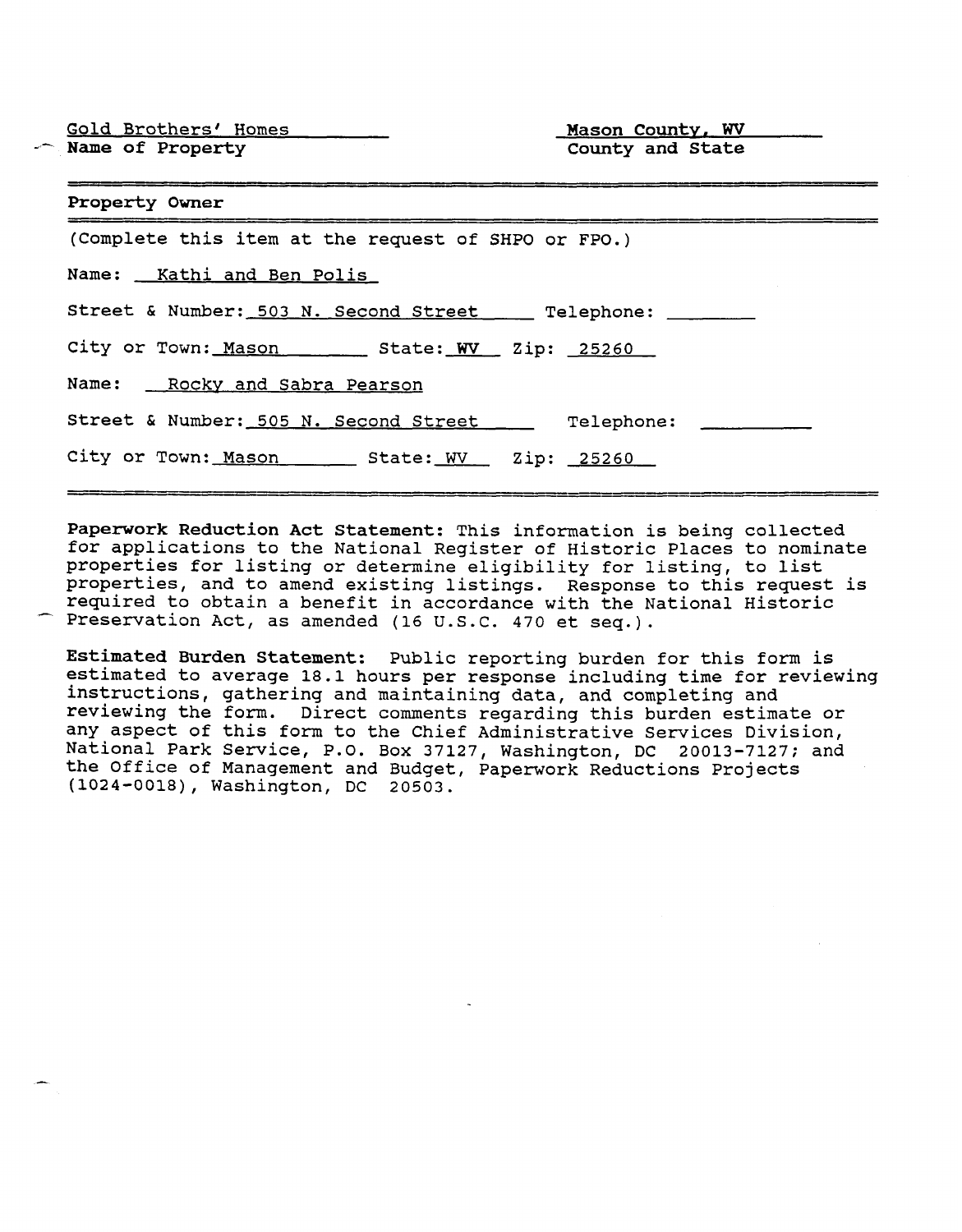$_{-}$  (NPS Form 10-900)

**united States Department of the Interior**  National Park Service

**NATIONAL REGISTER OF HISTORIC PLACES CONTINUATION SHEET** 

| <u>Gold Houses</u>    | <u>Mason County, WV</u> |  |
|-----------------------|-------------------------|--|
| Name of Property      | County/State            |  |
| <b>Section number</b> | Page                    |  |

The Gold Brothers' Houses are located on North Second Street, the main thoroughfare in Mason, West Virginia. Their front entrances face south. The rear lawns slope downward toward the CSX railroad tracks which serve as the rear boundary of the properties. The Ohio River lies north beyond the railroad track.

The homes at 503 and 505 N. Second Street were built c. 1908. They are a mirrored pair with subtle differences. Both are two and a half stories and are clad in wood shingles. The foundations are composed of a rough stone block. The pyrimidal shaped, slate roofs curve outward to the eaves. The building at 503 N. Second Street has an asphalt shingle The building at 503 N. Second Street has an asphalt shingle roof; the roof of 505 N. Second Street is slate. The front gable dormer is clad with fish scale shingles. A semicircular vent is located above a  $\sim$  flat roofed projecting bay in the dormer. This projecting bay extends below the gable dormer at the second story level. There are gable dormers on the side elevations. The cornice consists of a plain entablature.

Both buildings have wraparound porches enclosed by a spindled balustrade with a circular roof at one corner. The porch roofs are supported by wooden, Ionic columns. The porch foundations are cut stone of a The porch foundations are cut stone of a different pattern from the main foundations.

The front elevation of each building has a first story bay window located at the corner of the wraparound porch. On the opposite side of the front doorway is a large, one over one window. The second story windows are eight over one; with star muntins in the upper sashes. The building at 505 N. Second Street has a balustrade porch around the second story bay<br>window; 503 N. Second Street does not. However, the current owners of 503 N. Second Street does not. However, the current owners of 503 N. Second Street plan to restore this second story porch. It'is shown in an early picture postcard of the two houses and is stored in the garage.

The east facade of 503 N. Second Street and the west facade of 505 N. Second Street have projecting bays at the first and second stories. Above which is a gabled dormer. Large, wooden, one over one windows remain in 503 N. Second Street; however, these have been replaced with a single pane window with applied muntins at 505 N. Second Street. The pitch of the siding flares out above the first story windows in these bays. A large band of shingling interrupts the elevations to divide the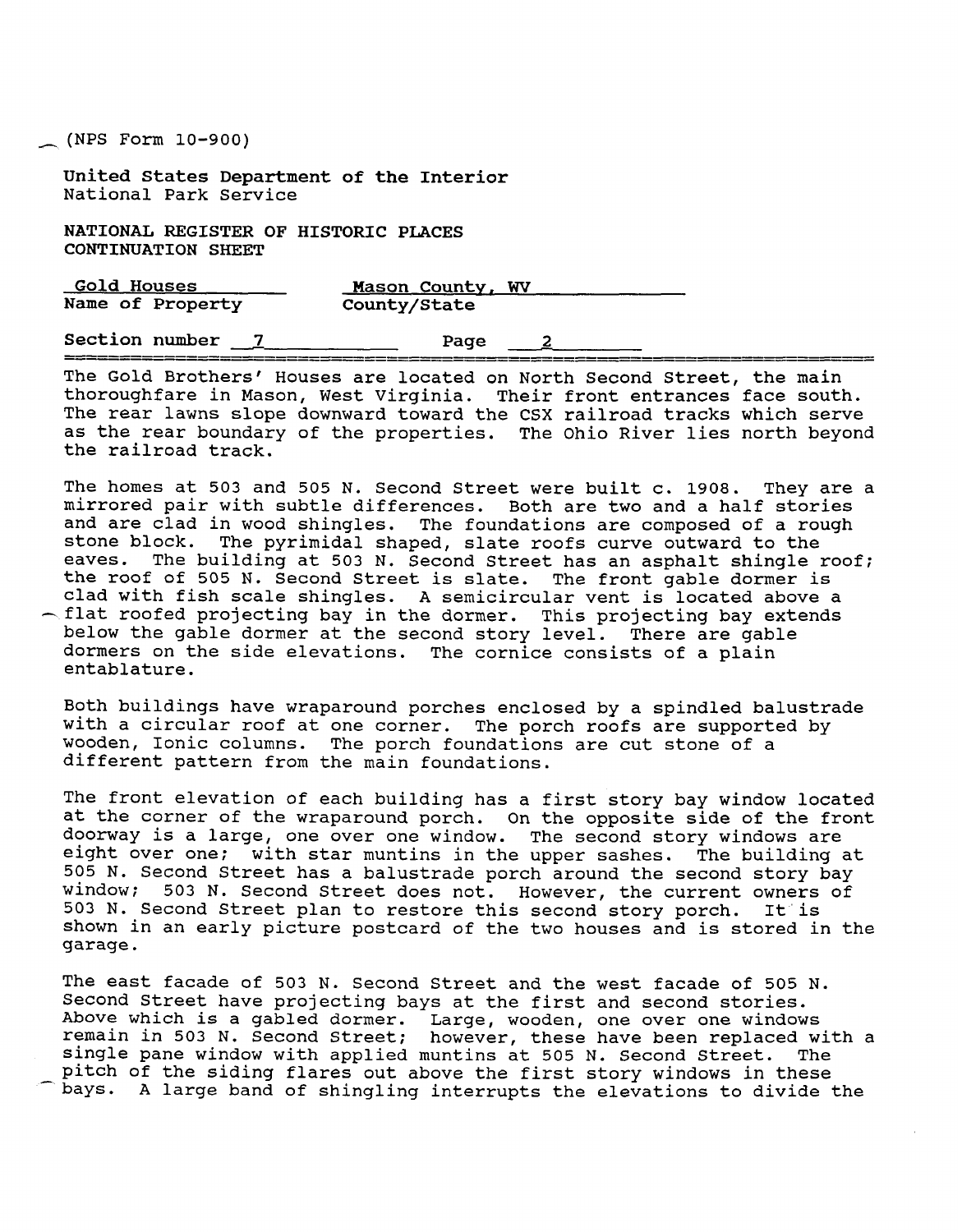$(NPS$  Form  $10-900)$ 

United States Department of the Interior National Park Service

NATIONAL REGISTER OF HISTORIC PLACES CONTINUATION SHEET

| <b>Gold Houses</b> | Mason County, WV |  |
|--------------------|------------------|--|
| Name of Property   | County/State     |  |
|                    |                  |  |
| Section number     | Page             |  |
|                    |                  |  |

stories of each building.

The first floor interior plan of 503 N. Second Street is divided into three primary rooms: the entry "sitting room", parlor and dining room. The sitting room features a fireplace with an oak mantel piece supported by a bracket at each end. Above the mantel is a mirror with Ionic columns at each side. In 503 N. Second Street, the hearth is covered by an Arts and Craft breast plate detailing a Grecian styled woman swinging on a tree limb. This fireplace opening is framed by tile, originally<br>colored green. The rear of this room is framed by two large oak colum The rear of this room is framed by two large oak columns which frame an open, winding staircase. Pocket doors opposite the fireplace open into the front parlor. Behind the parlor is the dining<br>room; pocket doors separate these rooms. A halfbath, kitchen and bao pocket doors separate these rooms. A halfbath, kitchen and back - porch complete the first floor behind the staircase.

The second floor of 503 N. Second Street has a central hallway opening into a bath and enters four bedrooms. Two bedrooms include the bay windows and a full bath. An oak staircase leads to the third floor which is a large open room distinguished by the various ceiling angles created by the pyramidal roof and dormers. This room at 503 N. Second Street was originally used by the Gold brothers as a recreation room complete with a pool table. The third floor also features a dramatic view of the Ohio River.

The garage at 503 N. Second Street (contributing) is rusticated concrete block on the first level; underneath the gambrel roof the finish is bevelled siding. There is a door in the second floor over the garage door with one large glass panel and three wooden panels. There are two six over six double-hung windows on each side elevation. The property of 505 N. Second Street does not have a garage. An early postcard photograph shows the orchard nursery office to the east of the residence at 505 N. Second Street. It has been removed.

The property at 503 N. Second Street also has an original privy (contributing). It is a one story framed building with a brick foundation and a slate, gable roof. There is a four paneled door and rectangular vents in the gable ends.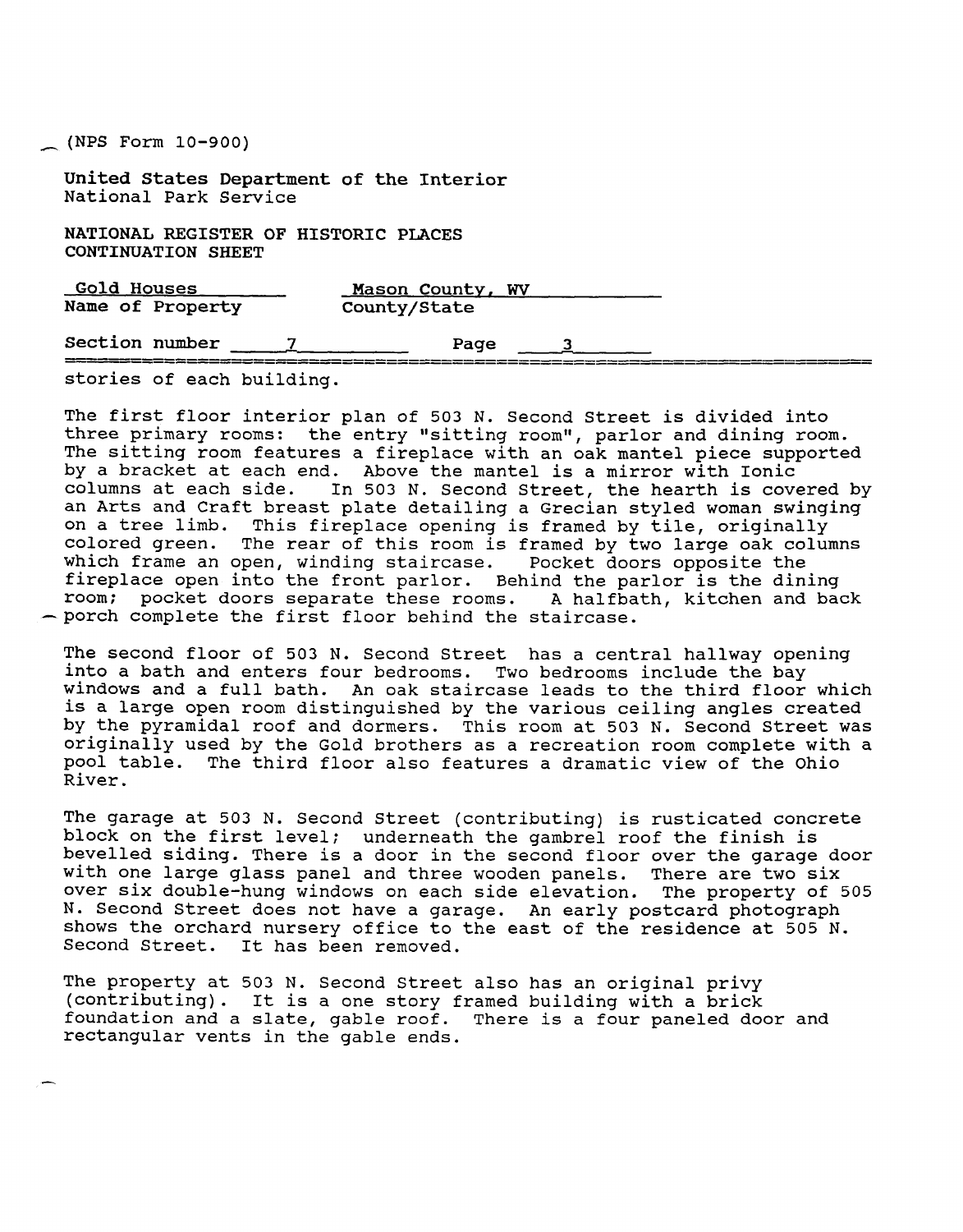(NPS Form 10-900)

 $\overline{\phantom{0}}$ 

United States Department of the Interior National Park Service

NATIONAL REGISTER OF HISTORIC PLACES CONTINUATION SHEET

Gold Houses Mason County, **WV**  Name of Property County/State

Section number 8 Page 2

The pair of Gold Brothers Houses at Mason, West Virginia are nominated to the National Register according to criteria B and C for their association with locally significant agricultural merchants and the represented architectural significance. The co-owners of the property, A. Fremont Gold and W. Alfred Gold, were locally significant merchants that introduced a profitable nursery and orchard business to Mason County at the beginning of the twentieth century. Their pair of homes signify the success of the business in the community. The early twentieth century architectural style of the two buildings are unique to the town and region.

In 1899 the Gold Family business moved to Mason, West Virginia. The  $-$  brothers' father, T.H. Gold, started the business in Bedford Township, Meigs County, Ohio growing plants and trees for his neighbors and local tradespeople. A.F. Gold and W.A. Gold, his sons, worked with their father. By 1899 the business had outgrown the Bedford Township Farm. Land was purchased from Albert McDaniel of Mason County and the nursery was transferred to Mason, West Virginia in 1900. The Gold Nursery and Orchard were located directly across the street from the brothers' houses on N. Second Street.

About 1910, the Gold Brothers decided to enlarge their business by starting commercial orchards in the area. They secured a large acreage near Clifton and in 1912 set out their first commercial orchard. Despite public disbelief that their orchards would succeed, they planted both apple and cherry trees in their orchard, hosting a celebration of their first harvest.

At their heyday, the brothers owned and operated the following commercial orchards :

Clifton Orchard - 800 apple trees and 1,200 cherry trees Hartford Orchard - 8,000 apple trees and 3,000 peach trees Mason City Orchard - 3,000 apple trees and 2,000 peach trees West Virginia Orchard - 13,000 apple trees, 500 cherry trees and 3,500 peach trees Davis Orchard - 10,000 apple trees (200 acres)

Davis Orchard - 10,000 apple trees (200 acres)<br>All were located within Mason County. The orchards represent the extensive pomological success of the brothers. In 1926, an Apple Blossom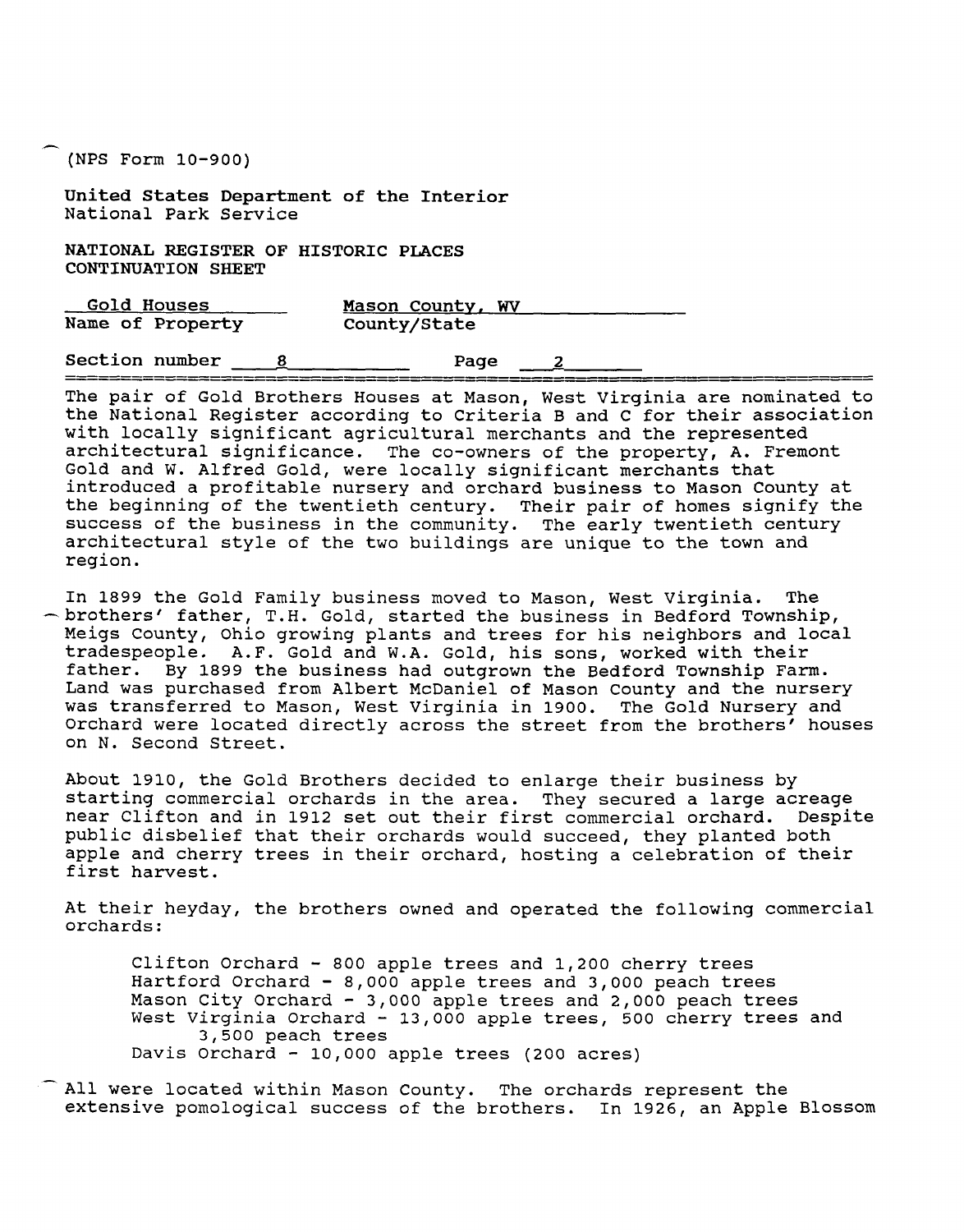- (NPS Form 10-900)

United States Department of the Interior National Park Service

NATIONAL REGISTER OF HISTORIC PLACES CONTINUATION SHEET

| <u>Gold Houses____</u> | <u>Mason County, WV</u> |
|------------------------|-------------------------|
| Name of Property       | <b>County/State</b>     |

Section number <u>8</u> Page  $\frac{3}{2}$ 

Festival was held under the auspices of the Gold interests. To quote an observer, "a veritable ocean of apple blossoms greeted the eyes of everyone.

The brothers lived side by side in the two matching homes. As confirmed in the 1910 Census records for "Mason Village", Fremont Gold, a 46 year old Ohio native, lived with his 36 year old wife, Lona, and children, Arthur and Helen, 25 and 12 respectively. Lona may have been his second<br>wife. Fremont is listed as a nursery general manager and Arthur as a Fremont is listed as a nursery general manager and Arthur as a nursery man. His brother, Alfred, is also a nurseryman, living with Emma, his 40 year old wife and children, Maggie and Homer, 20 and 18. A historic postcard reveals that additional cousins may have remained in  $-$  Ohio. The brothers' parents are buried outside Pomeroy, Ohio in the Burlingham cemetery.

Unlike the majority of surrounding residences, the two buildings are larger and stylistically later and grander. Built in 1908, they are also later than the majority of residential stock in the town. Both are derivative of the Queen Anne style with a Foursquare massing that is not repeated in Mason. The interior has simple detailing that signifies the success of the brothers' nursery endeavors. The Ionic columns, brackets and breast plate of the mantel and fireplace reflect the use of classical elements in the stylistic features of the beginning Arts and Crafts movement. The panel doors are fine wooden features of the interior. The buildings reflect the modern, popular styles of the era.

Although the Gold Brothers were successful through the 1920s, it appears from the chain of title for the property that they were forced to retrench in 1928, selling their property to George G. Somerville, Trustee. There remains little evidence of the orchards or nursery buildings beyond the two residential properties in the town of Mason. A storage building on the south side of Second Street may be associated with the nursery, but this is speculation.

Today, the two Queen Anne, Foursquare homes sit together on **N.** Second Street as reminders of the success of a family's business and their use of an early twentieth century architectural style to demonstrate their<br>success. They are eligible to the National Register for their<br>association with two individuals that introduced a profitable fruit success. They are eligible to the National Register for their<br>association with two individuals that introduced a profitable fruit nursery to Mason County at the turn of the century.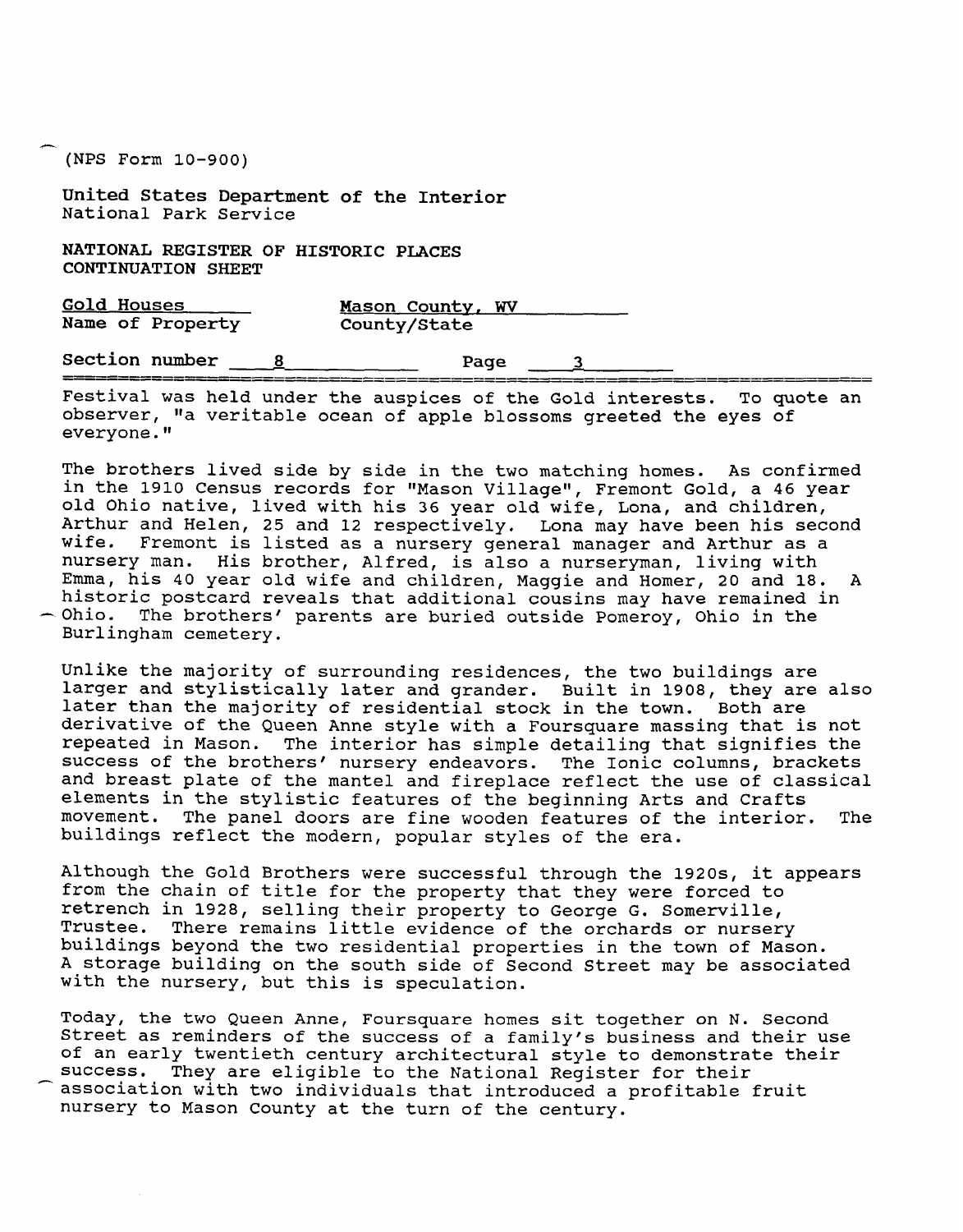(NPS Form 10-900)

*-C* 

**United States Department of the Interior**  National Park Service

**NATIONAL REGISTER OF HISTORIC PLACES CONTINUATION SHEET** 

<u>Mason County, WV</u><br>County/State **<u>Gold Houses</u><br>Name of Property** Section number 9 Page 2

Census Bureau, 1910 Census for Mason Village, Enumeration District 116, Family 201-202, House 190-191.

Fowler, Mary. "Winding Stairways Marked Mirror Homes Built by Gold Brothers." The Messenger, (newspaper) no date.

Gibbs, Mildred C. The History of Mason. Housed at the Mason County Public Library, Point Pleasant, WV.

Mason County Land Records, Deed Book 63, page 547. (1899)

-Mason County Land Records, Deed Book 99, page 518. (1924)

Polis, Kathi and Sabra Pearson. "WV State Historic Inventory Forms". July, 1996. Located at the W SHPO.

Postcard, no date.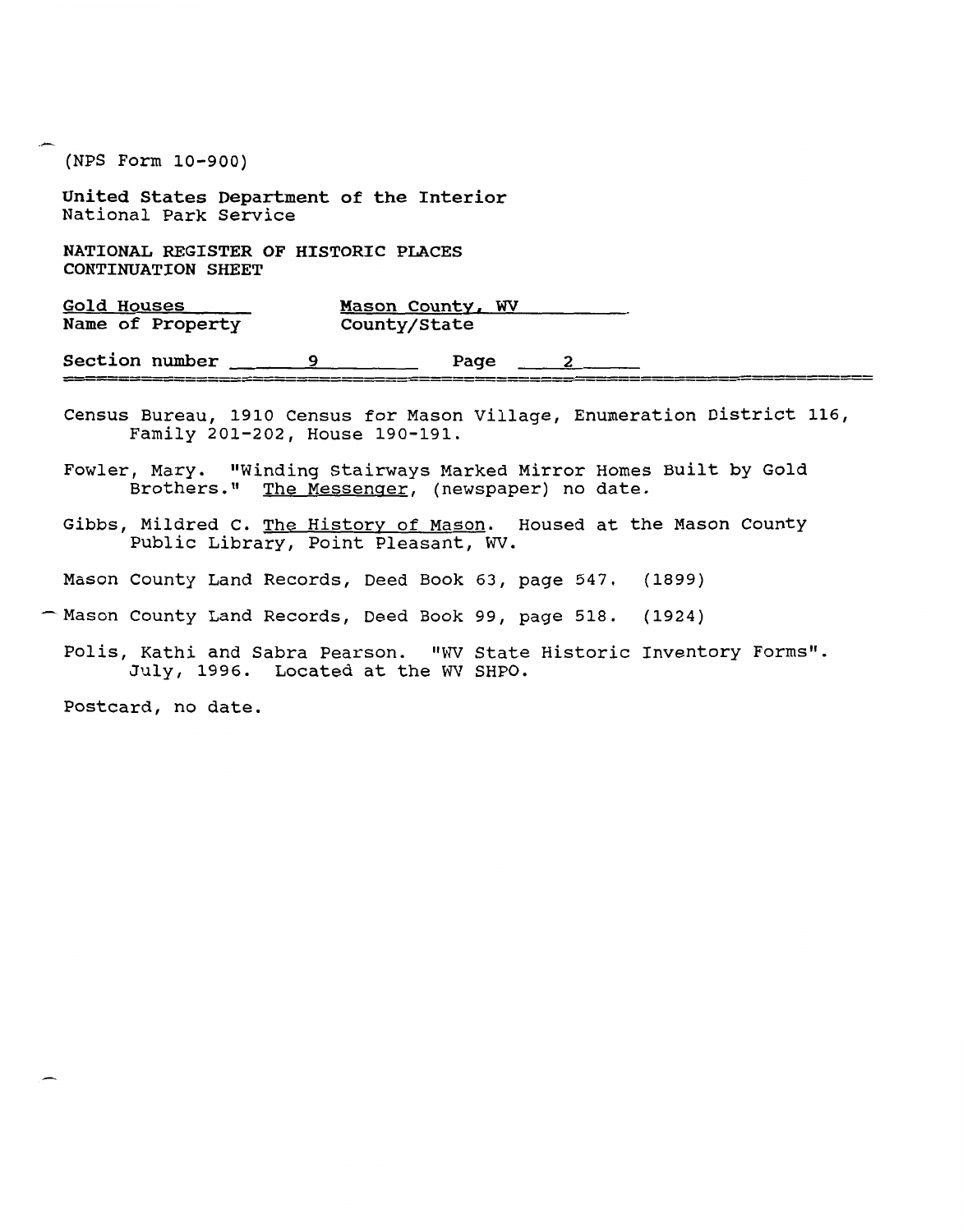$\overline{\phantom{a}}$ **,NPS** Form **10-900)** 

**United States Department of the Interior**  National Park Service

**NATIONAL REGISTER OF HISTORIC PLACES CONTINUATION SHEET** 

| <u>Gold Houses</u> |                  | <u>Mason County, WV</u> |      |  |
|--------------------|------------------|-------------------------|------|--|
|                    | Name of Property | County/State            |      |  |
| Section number     |                  |                         | Page |  |

#### Verbal Boundary Description

Beginning at a point at the southwest corner of the property at **503 N.**  Second Street; thence running with the west property line N **14 30' 00"** W, **264.67'** to a point, thence east N **73 08' 45" E** approximately **145'** to a point; thence along the east property line of **505** N. Second Street S 23 **51'** 0011 East approximately **237.76'** to a point thence at the southeast corner.

### Boundary Justification

-The boundary matches the existing tax parcel limits of the two properties. :he surrounding neighborhood has been subdivided. No apparent trace of the orchards is visible in Mason.

**503** and **505** N. Second Street correspond to the tax map **105,** parcel **15** and tax map **105,** parcel **16.** The plat is also referenced in Will Book 27, Page **312** being situate in Waggener District of Mason County, West Virginia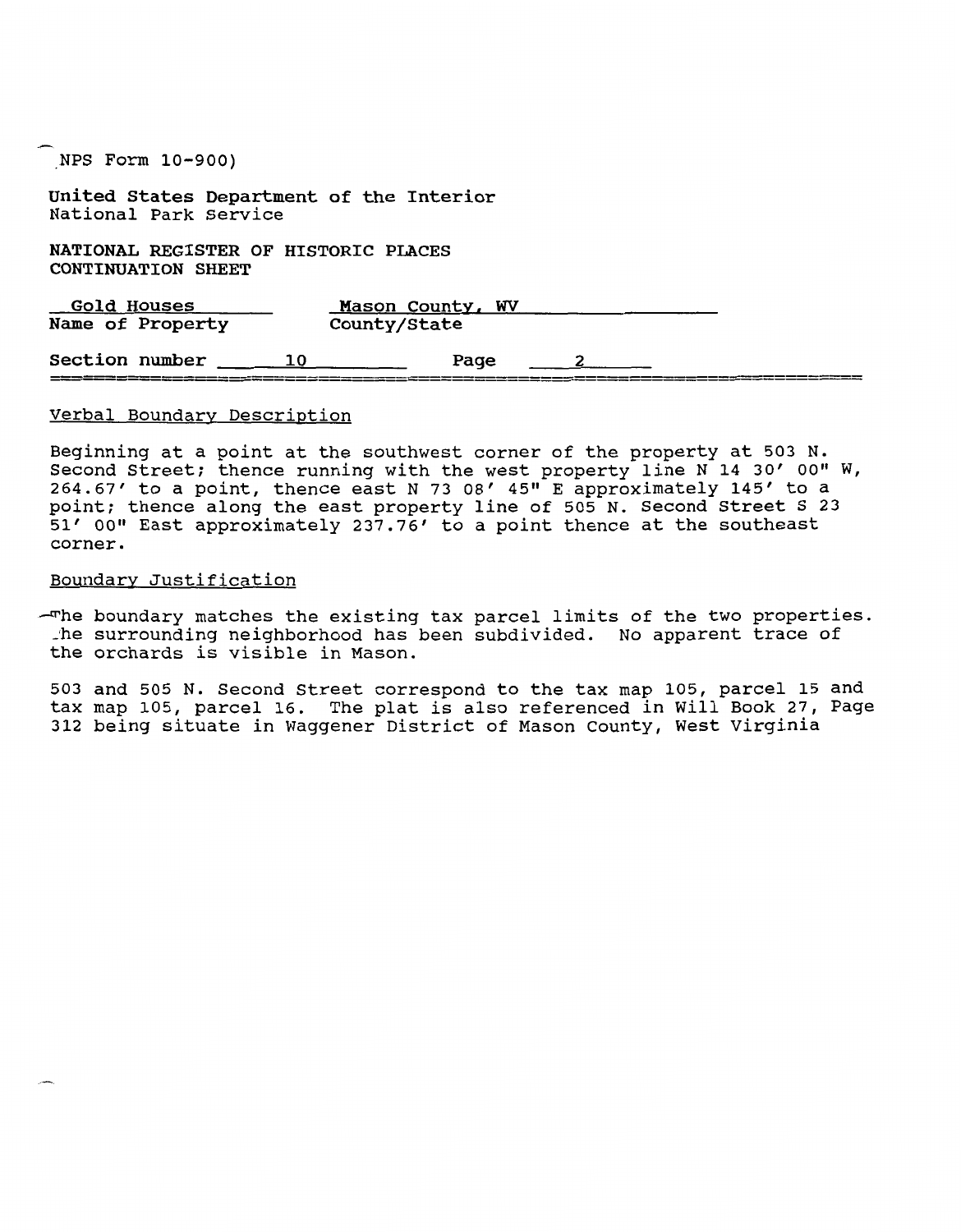NPS Form 10-900)

United States Department of the Interior National Park Service

NATIONAL REGISTER OF HISTORIC PLACES CONTINUATION SHEET

Gold Houses Name of Property Mason Countv. **WV**  County/State

Section number PHOTOGRAPHS Page  $\mathbf 1$ 

INDEX TO BLACK AND WHITE PHOTOGRAPHS

- South and east facades of 503 and 505 N. Second Street camera  $\mathbf 1$ . facing northwest
- Front/South facade of 503 N. Second Street camera facing north  $2.$
- Rear/North facade of 503 N. Second Street camera facing south  $3.$
- Interior view of sitting room, 503 N. Second Street camera facing 4. northwest

- Garage, 503 N. Second Street camera facing northwest  $5.$
- Privy, 503 N. Second Street camera facing northwest 6.
- Front/South facade, 505 N. Second Street camera facing north  $7.$
- West and south facades of 505 N. Second Street camera facing 8. northeast
- Rear/North facade of 505 N. Second Street camera facing south 9.

Photographers: Katherine Jourdan and Susan Pierce, WV SHPO Date: February 12, 1997 and July 12, 1996 Negatives are on file at **WV** SHPO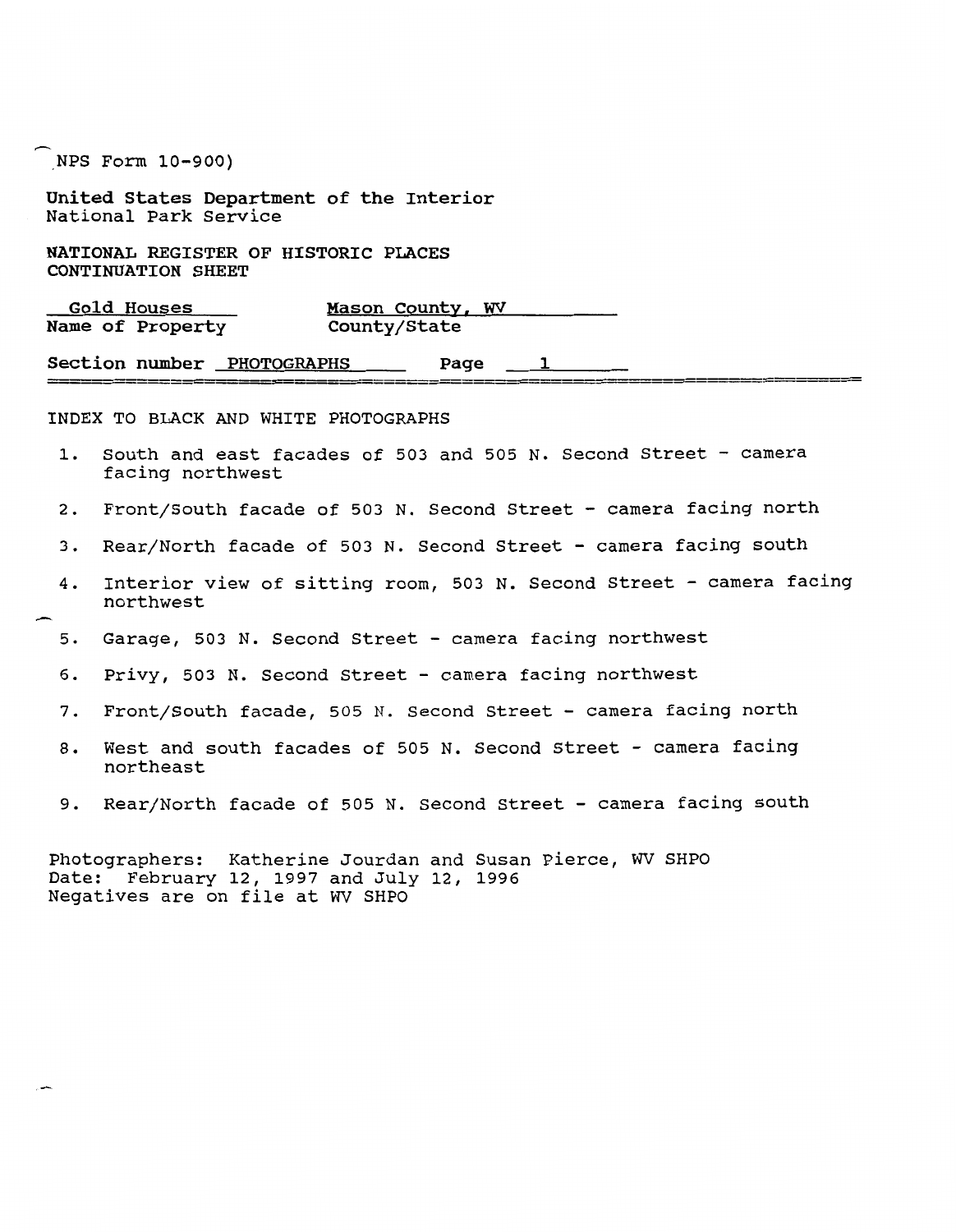